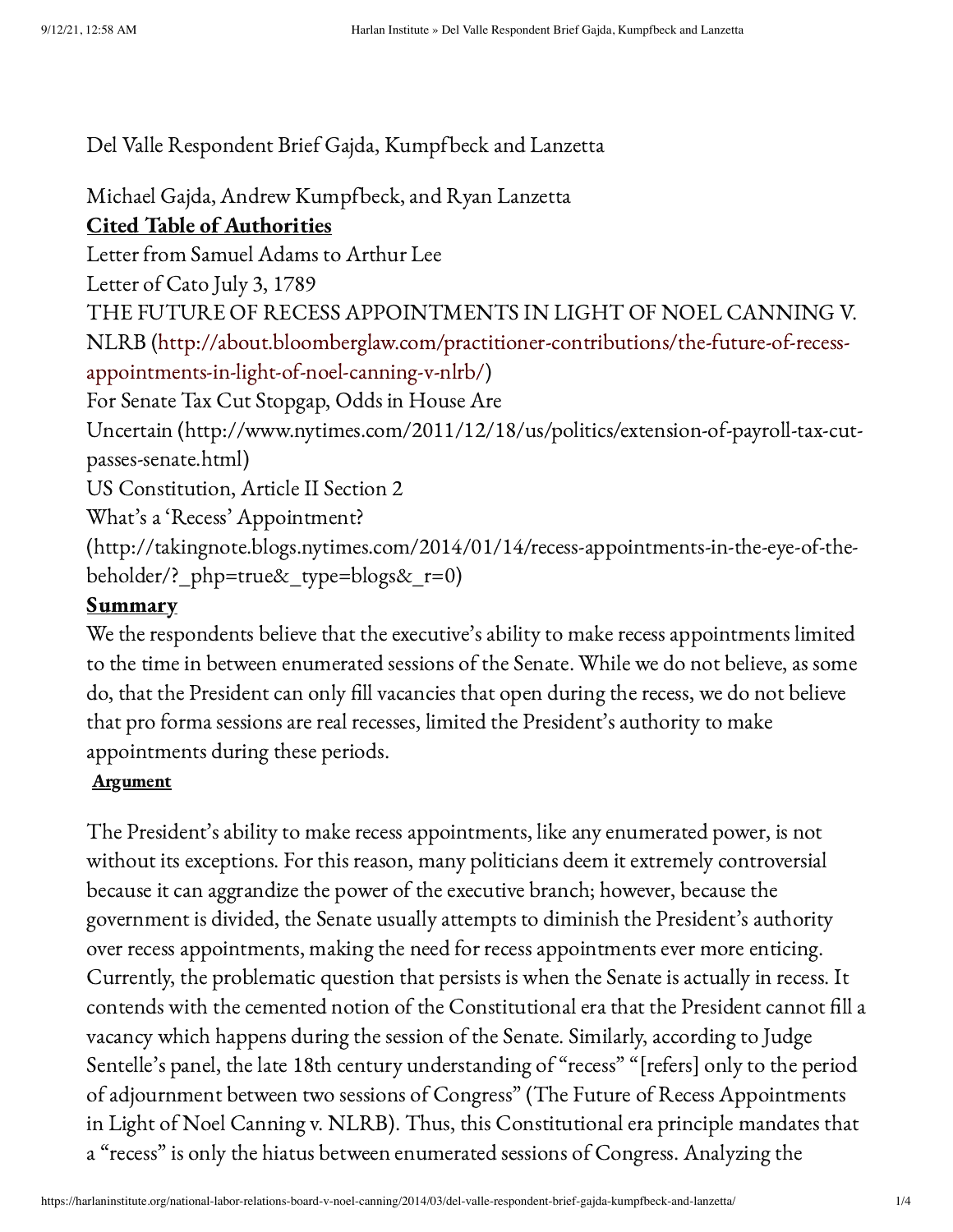## 9/12/21, 12:58 AM Harlan Institute » Del Valle Respondent Brief Gajda, Kumpfbeck and Lanzetta

constitution as a living document only reaffirms this definition of a Senate recess, making it illegal for the President to appoint executive officials without the Senate's check of Advice and Consent. For example, "… because the second session of the 112th Congress convened on Jan. 3, 2012, the court reasoned that appointments made on Jan 4 were impermissible 'intrasession' appointments" (The Future of Recess Appointments in Light of Noel Canning v. NLRB). Following examples of State Governors' recess powers, many governor's were only allowed to make recess appointments in the face of near total representative absence of a General Assembly, like in Massachusetts (Letter from Samuel Adams to Arthur Lee (Oct. 31, 1771)). Massachusett was also one of the most liberal states upon the founding of the United States, so our adoption of this principle has strayed probably farther than we could have known. The stipulation of waiting until all Senators have left Washington has no place as they have wide means of transportation. Therefore, the only way to interpret the Constitution and keep the intended meaning of the law is to limit such recess appointments to the time between enumerated sessions of the Senate. In Samuel Adams' letter, the "whole Number of Councillors present… is adjourned from week to week during the Session of the Assembly till it is over." In the face of the Massachusetts Assembly, although brief adjournments coexisted within its session, the session was considered to be "continuous"—the brief adjournments were not considered recesses. This kept the power of the assembly, its consent, much like the Advice and Consent power of the Senate that checks this Presidential power, germane. (Letter from Samuel Adams to Arthur Lee (Oct. 31, 1771)) Judge Sentelle offers the same reasoning: "The court insisted that its strict reading of the Recess Appointments Clause was necessary to preserve the Senate's critical confirmation role in the process of appointing officers of the United States, and to create a bright-line rule susceptible to objective judicial enforcement." (The Future of Recess Appointments in Light of Noel Canning v. NLRB). This court maintains the establishment of the system of checks and balances between the President and the Senate. Generally, in the face of a disagreeing Executive branch and the Senate, the President often waits for the recess to appoint chosen officials to enforce his political beliefs. Such an action is extremely unpopular now as it was during the Constitutional era. During a recess the president is, as Cato records, "without Constitutional council in their recess- he will therefore be unsupported by proper information and advice… and a council of the state will grow… the most dangerous council in a free country." (Letter of Cato July 3, 1789). Thus, the extension of the enumerated recess to include brief adjournments only further entices the President to make spiteful and baseless recess appointments as a divided government tends to reduce the power of the president, leading to what Republicans call a "powergrab," which was meant to be constricted. To keep this Executive power in terms with the founders' intent, adhereing to the Constitution, and satisfying the demands of checks and balances, the illegality of recess appointments in adjournments in enumerated sessions of Congress is no question at all. They are unquestionably illegal.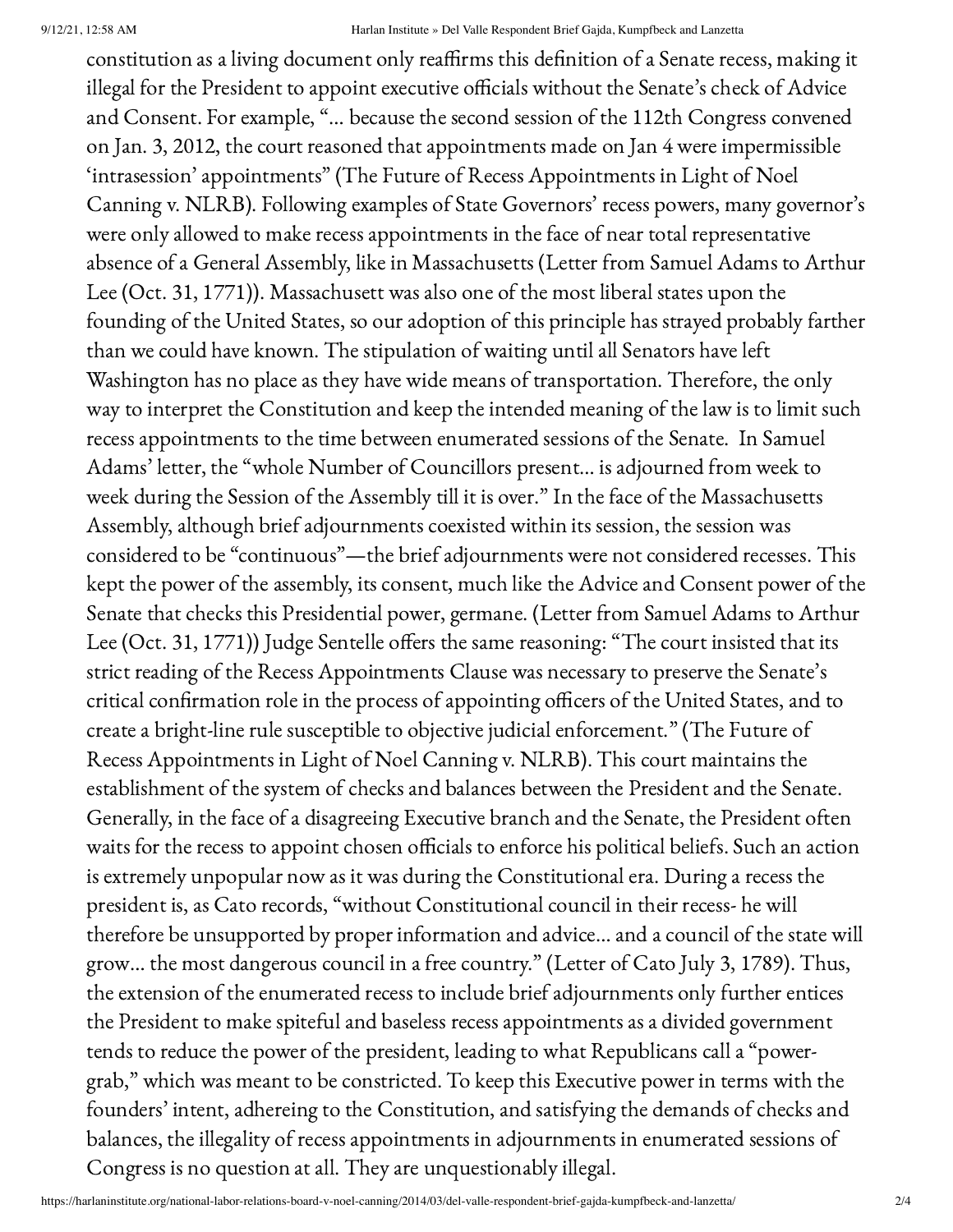As stated in the constitution, "The President shall have Power to fill up all Vacancies that may happen during the Recess of the Senate." The wording in this clause is somewhat ambiguous, as there are two ways that this could likely be interpreted: one, which is that the President may make appointments to replace any vacancies that exist when the Senate is not in session, and two, which is that the President may make appointments to replace vacancies that occurred when the Senate was not in session, and not necessarily without Senate advice and consent, either. This very small difference of interpretation can mean the difference between the President acting lawfully or unlawfully, and this difference ultimately will be the deciding factor, in the future, of the President's role in filling vacancies. Traditionally, the word "happen" has been interpreted loosely, meaning that the President can fill vacancies regardless of when they occurred. However, as of more recently, with advances in transportation and communication, it is becoming increasingly more difficult to determine when the Senate is and is not in session, thus calling into question the relevancy of this provision in the Constitution. As of now, the Senate's rules are not stated in such a way that would allow the Senate to approve or deny appointments without being physically present during a Senate session; however, with the introduction of technologies such as video chat, it is plausible that sometime in the future the Senate could be called to session without all Senators even be present on Capitol Hill. This would essentially cancel out the President's ability to make appointments during recess, but on the other hand, the President's recess appointments still require advice and consent from the Senate anyway. So, as the situation currently stands, the President should be able to fill vacancies regardless of when they the vacancies appeared, but in the future, it seems that the President's ability to make recess appointments may become obsolete.

In a time of gridlock, it is unfortunate that the Senate takes its time in giving its advice and consent. For the nation, this means some important seats remain unfilled: both in the courts and on boards such as the NLRB. However, congressional intransigence does not give the President the authority to bend or change to law, no matter the negative consequences.

Today, the petitioner would like to have the Senate pro forma sessions–when a senator simply takes a role call and then calls the session adjourned–counted as a recess. Yet, President Obama's administration used a pro forma session just three years ago in 2011 to extend a pressing payroll tax cut in time for the holidays. This hypocrisy demonstrates the lengths to which the Obama administration will to go to bend the rules to its advantage. It is also the argument of some scholars: that the Senate could act in pro forma sessions, but in most instances chooses not to. This is entirely different than equating a pro forma session to a recess (For Senate Tax Cut Stopgap, Odds in House Are Uncertain). However, in this example under the Obama administration, the pro forma session is treated as a continuation of a session of Congress. Although the United States Constitution has no mention of a pro forma session, it provides the time restrictions that would end a Senate Session and begin a